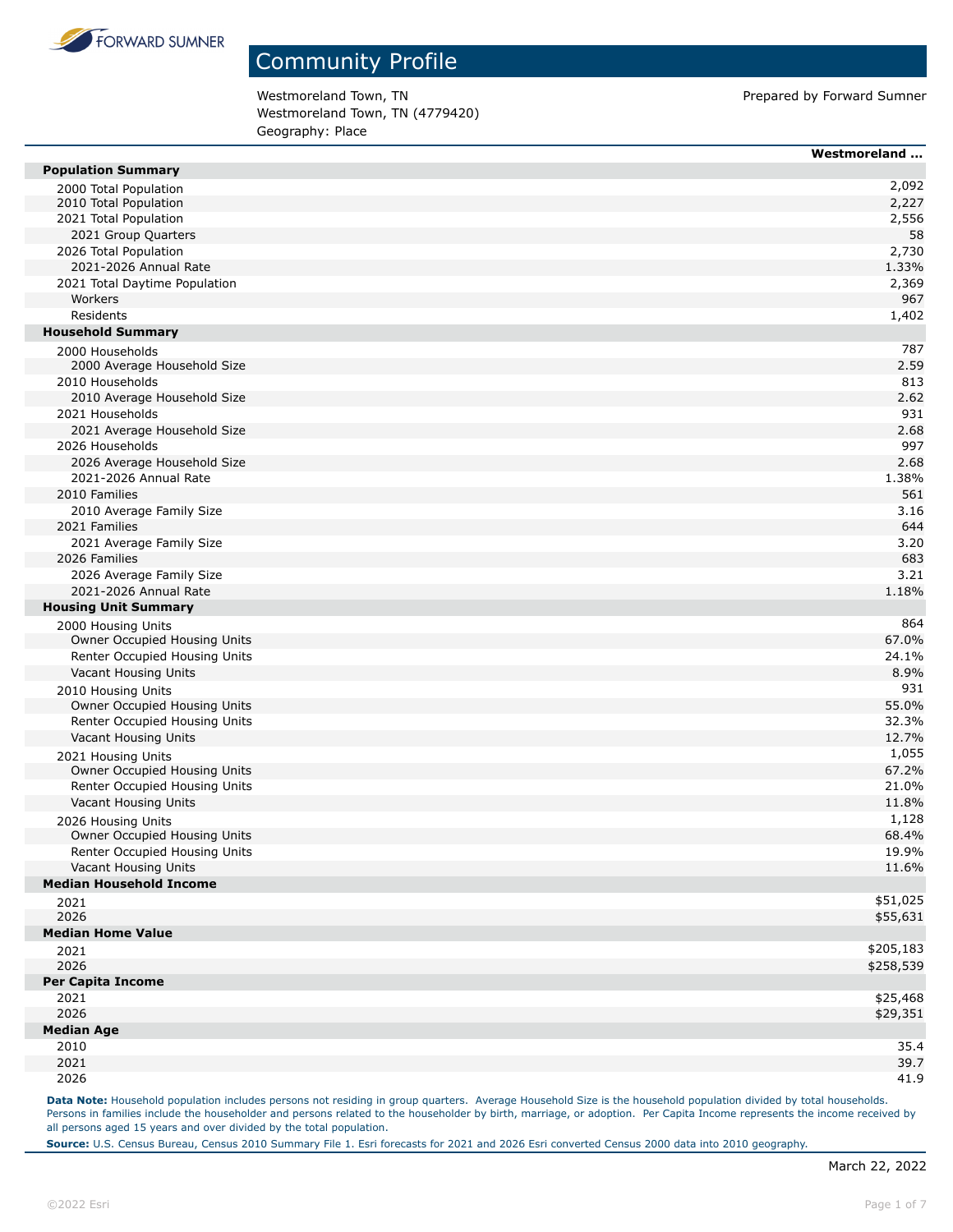

Westmoreland Town, TN external of the Material Summer of Prepared by Forward Sumner Westmoreland Town, TN (4779420) Geography: Place

|                                              | Westmoreland   |
|----------------------------------------------|----------------|
| 2021 Households by Income                    |                |
| Household Income Base                        | 931            |
| $<$ \$15,000                                 | 14.2%          |
| \$15,000 - \$24,999                          | 6.0%           |
| \$25,000 - \$34,999                          | 8.7%           |
| \$35,000 - \$49,999                          | 19.5%          |
| \$50,000 - \$74,999                          | 23.6%          |
| \$75,000 - \$99,999                          | 14.2%          |
| $$100,000 - $149,999$                        | 7.5%           |
| \$150,000 - \$199,999                        | 1.3%           |
| \$200,000+                                   | 4.9%           |
| Average Household Income                     | \$68,788       |
| 2026 Households by Income                    |                |
| Household Income Base                        | 996            |
| $<$ \$15,000                                 | 11.1%          |
| $$15,000 - $24,999$                          | 4.7%           |
| \$25,000 - \$34,999                          | 8.0%           |
| \$35,000 - \$49,999                          | 18.4%          |
| \$50,000 - \$74,999                          | 24.3%          |
| \$75,000 - \$99,999                          | 16.2%          |
| \$100,000 - \$149,999                        | 9.6%           |
| \$150,000 - \$199,999                        | 1.7%           |
| \$200,000+                                   | 5.9%           |
| Average Household Income                     | \$79,162       |
| 2021 Owner Occupied Housing Units by Value   |                |
| Total                                        | 709            |
| $<$ \$50,000                                 | 2.4%           |
| \$50,000 - \$99,999                          | 15.4%          |
| $$100,000 - $149,999$                        | 18.5%          |
| \$150,000 - \$199,999                        | 12.6%          |
| \$200,000 - \$249,999                        | 11.6%          |
| \$250,000 - \$299,999                        | 24.3%          |
| \$300,000 - \$399,999                        | 8.5%           |
| \$400,000 - \$499,999                        | 3.8%           |
| \$500,000 - \$749,999                        | 0.7%           |
| \$750,000 - \$999,999                        | 0.0%           |
| $$1,000,000 - $1,499,999$                    | 2.4%           |
| $$1,500,000 - $1,999,999$                    | 0.0%           |
| $$2,000,000 +$                               | 0.0%           |
| Average Home Value                           | \$231,065      |
| 2026 Owner Occupied Housing Units by Value   |                |
| Total                                        | 773            |
| $<$ \$50,000                                 | 1.3%           |
| \$50,000 - \$99,999<br>\$100,000 - \$149,999 | 8.7%           |
| \$150,000 - \$199,999                        | 11.9%          |
| \$200,000 - \$249,999                        | 10.3%<br>12.4% |
| \$250,000 - \$299,999                        | 31.4%          |
| \$300,000 - \$399,999                        | 13.6%          |
| \$400,000 - \$499,999                        | 5.8%           |
| \$500,000 - \$749,999                        | 1.0%           |
| \$750,000 - \$999,999                        | 0.0%           |
| $$1,000,000 - $1,499,999$                    | 3.5%           |
| \$1,500,000 - \$1,999,999                    | 0.0%           |
| $$2,000,000 +$                               | 0.0%           |
| Average Home Value                           | \$278,072      |
|                                              |                |

**Data Note:** Income represents the preceding year, expressed in current dollars. Household income includes wage and salary earnings, interest dividends, net rents, pensions, SSI and welfare payments, child support, and alimony.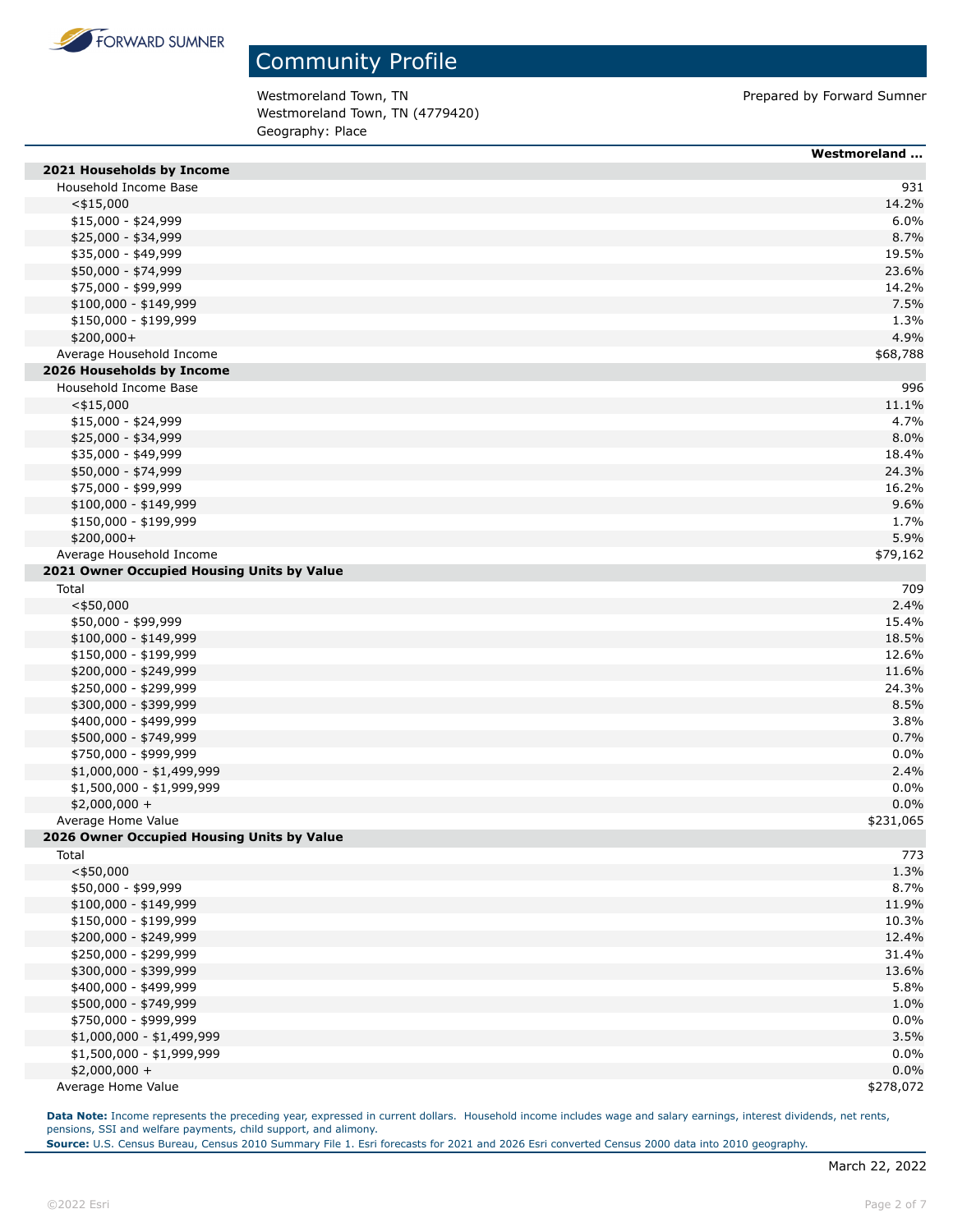

Westmoreland Town, TN external of the Material Summer of Prepared by Forward Sumner Westmoreland Town, TN (4779420) Geography: Place

|                        | Westmoreland |
|------------------------|--------------|
| 2010 Population by Age |              |
| Total                  | 2,227        |
| $0 - 4$                | 7.3%         |
| $5 - 9$                | 8.4%         |
| $10 - 14$              | 8.5%         |
| $15 - 24$              | 12.4%        |
| $25 - 34$              | 12.8%        |
| $35 - 44$              | 12.6%        |
| $45 - 54$              | 11.9%        |
| $55 - 64$              | 10.7%        |
| $65 - 74$              | 7.5%         |
| 75 - 84                | 4.8%         |
| $85 +$                 | 3.0%         |
| $18 +$                 | 72.0%        |
| 2021 Population by Age |              |
| Total                  | 2,557        |
| $0 - 4$                | 6.2%         |
| $5 - 9$                | 6.6%         |
| $10 - 14$              | 6.6%         |
| $15 - 24$              | 11.8%        |
| $25 - 34$              | 12.6%        |
| $35 - 44$              | 12.6%        |
| $45 - 54$              | 13.4%        |
| $55 - 64$              | 12.5%        |
| $65 - 74$              | 10.8%        |
| 75 - 84                | 4.8%         |
| $85 +$                 | 2.2%         |
| $18 +$                 | 77.0%        |
| 2026 Population by Age |              |
| Total                  | 2,727        |
| $0 - 4$                | 5.9%         |
| $5 - 9$                | 6.3%         |
| $10 - 14$              | 6.8%         |
| $15 - 24$              | 11.1%        |
| $25 - 34$              | 11.3%        |
| $35 - 44$              | 12.8%        |
| $45 - 54$              | 12.7%        |
| $55 - 64$              | 13.5%        |
| $65 - 74$              | 10.9%        |
| 75 - 84                | 6.5%         |
| $85 +$                 | 2.3%         |
| $18 +$                 | 77.2%        |
| 2010 Population by Sex |              |
| Males                  | 1,028        |
| Females                | 1,199        |
| 2021 Population by Sex |              |
| Males                  | 1,231        |
| Females                | 1,326        |
| 2026 Population by Sex |              |
| Males                  | 1,314        |
| Females                | 1,413        |
|                        |              |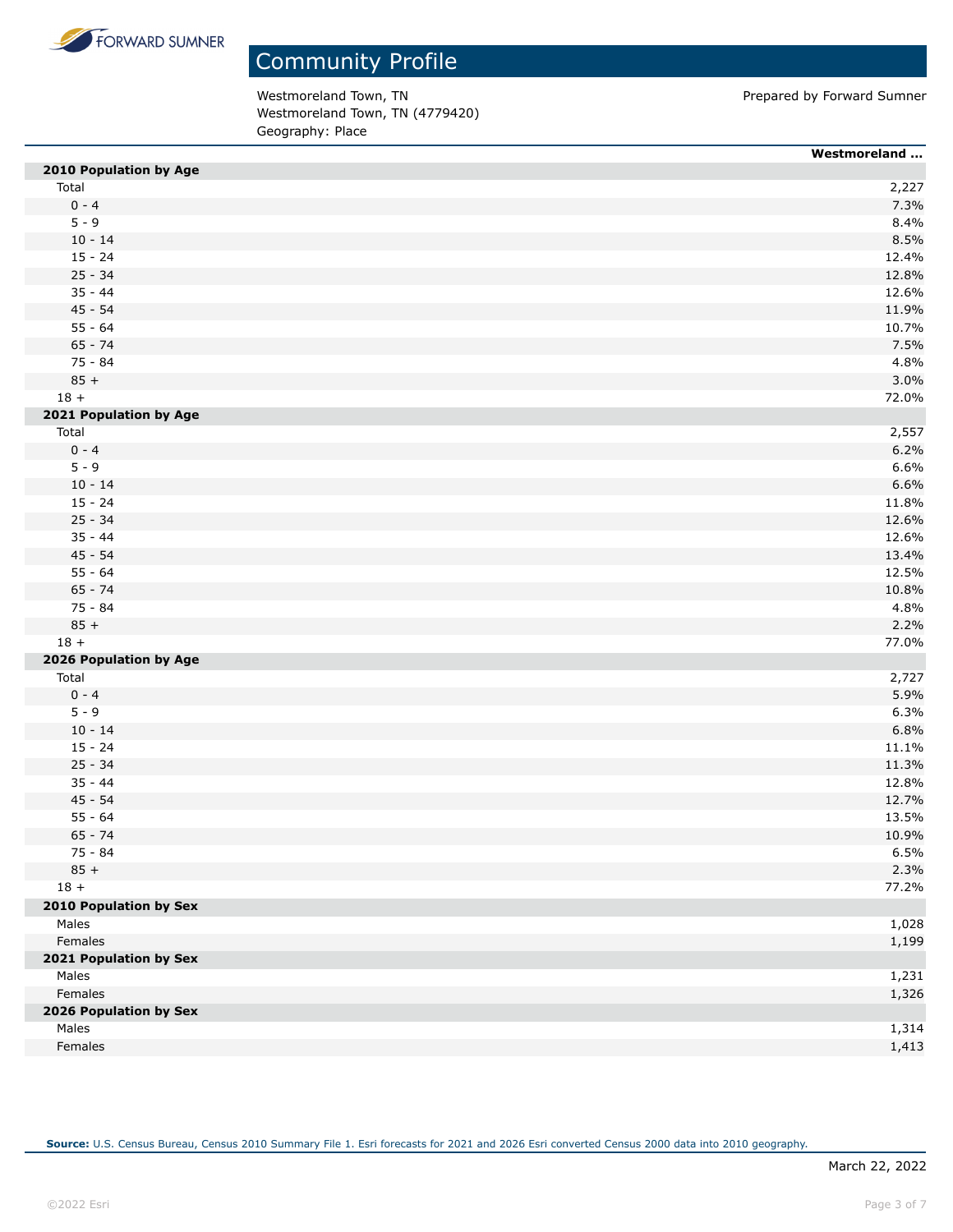

Westmoreland Town, TN external of the Material Summer of Prepared by Forward Sumner Westmoreland Town, TN (4779420) Geography: Place

| 2010 Population by Race/Ethnicity                  | Westmoreland |
|----------------------------------------------------|--------------|
| Total                                              | 2,227        |
| White Alone                                        | 97.6%        |
| <b>Black Alone</b>                                 | 0.3%         |
| American Indian Alone                              | 0.3%         |
| Asian Alone                                        | 0.2%         |
| Pacific Islander Alone                             | 0.0%         |
| Some Other Race Alone                              | 0.5%         |
| Two or More Races                                  | 1.1%         |
| Hispanic Origin                                    | 1.1%         |
| Diversity Index                                    | 6.8          |
| 2021 Population by Race/Ethnicity                  |              |
| Total                                              | 2,556        |
| White Alone                                        | 96.5%        |
| <b>Black Alone</b>                                 | 0.7%         |
| American Indian Alone                              | 0.3%         |
| Asian Alone                                        | 0.3%         |
| Pacific Islander Alone                             | 0.1%         |
| Some Other Race Alone                              | 0.7%         |
| Two or More Races                                  | 1.6%         |
| Hispanic Origin                                    | 1.6%         |
| Diversity Index                                    | 9.9          |
| 2026 Population by Race/Ethnicity                  |              |
| Total                                              | 2,730        |
| White Alone                                        | 96.0%        |
| <b>Black Alone</b>                                 | 0.8%         |
| American Indian Alone                              | 0.3%         |
| Asian Alone                                        | 0.4%         |
| Pacific Islander Alone                             | 0.1%         |
| Some Other Race Alone                              | 0.7%         |
| Two or More Races                                  | 1.8%         |
| Hispanic Origin                                    | 1.9%         |
| Diversity Index                                    | 11.3         |
| 2010 Population by Relationship and Household Type |              |
| Total                                              | 2,227        |
| In Households                                      | 95.8%        |
| In Family Households                               | 83.0%        |
| Householder                                        | 25.2%        |
| Spouse                                             | 17.3%        |
| Child                                              | 34.8%        |
| Other relative                                     | 2.3%         |
| Nonrelative                                        | 3.3%         |
| In Nonfamily Households                            | 12.8%        |
| In Group Quarters                                  | 4.2%         |
| Institutionalized Population                       | 4.2%         |
| Noninstitutionalized Population                    | 0.0%         |

Data Note: Persons of Hispanic Origin may be of any race. The Diversity Index measures the probability that two people from the same area will be from different race/ ethnic groups. **Source:** U.S. Census Bureau, Census 2010 Summary File 1. Esri forecasts for 2021 and 2026 Esri converted Census 2000 data into 2010 geography.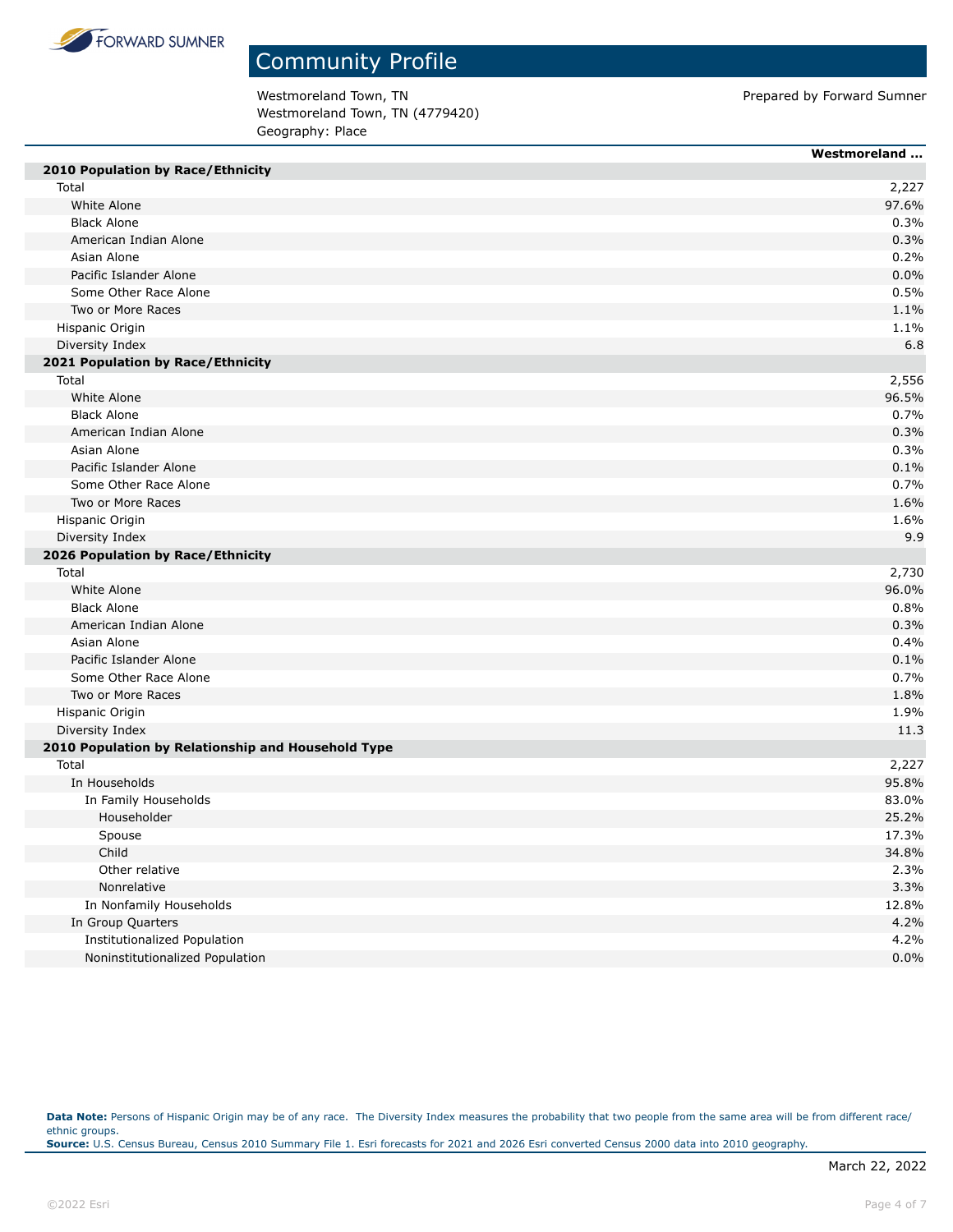

Westmoreland Town, TN external of the Material Summer of Prepared by Forward Sumner Westmoreland Town, TN (4779420) Geography: Place

|                                               | Westmoreland |
|-----------------------------------------------|--------------|
| 2021 Population 25+ by Educational Attainment |              |
| Total                                         | 1,762        |
| Less than 9th Grade                           | 9.3%         |
| 9th - 12th Grade, No Diploma                  | 8.5%         |
| High School Graduate                          | 38.0%        |
| GED/Alternative Credential                    | 10.8%        |
| Some College, No Degree                       | 15.9%        |
| Associate Degree                              | 7.5%         |
| Bachelor's Degree                             | 6.5%         |
| Graduate/Professional Degree                  | 3.6%         |
| 2021 Population 15+ by Marital Status         |              |
| Total                                         | 2,063        |
| <b>Never Married</b>                          | 26.1%        |
| Married                                       | 53.0%        |
| Widowed                                       | 6.1%         |
| Divorced                                      | 14.8%        |
| 2021 Civilian Population 16+ in Labor Force   |              |
| Civilian Population 16+                       | 1,234        |
| Population 16+ Employed                       | 94.4%        |
| Population 16+ Unemployment rate              | 5.6%         |
| Population 16-24 Employed                     | 13.1%        |
| Population 16-24 Unemployment rate            | 10.5%        |
| Population 25-54 Employed                     | 65.8%        |
| Population 25-54 Unemployment rate            | 5.4%         |
| Population 55-64 Employed                     | 15.4%        |
| Population 55-64 Unemployment rate            | 3.2%         |
| Population 65+ Employed                       | 5.7%         |
| Population 65+ Unemployment rate              | 1.5%         |
| 2021 Employed Population 16+ by Industry      |              |
| Total                                         | 1,165        |
| Agriculture/Mining                            | 0.7%         |
| Construction                                  | 8.1%         |
| Manufacturing                                 | 18.8%        |
| Wholesale Trade                               | 5.0%         |
| Retail Trade                                  | 7.7%         |
| Transportation/Utilities                      | 7.0%         |
| Information                                   | 1.5%         |
| Finance/Insurance/Real Estate                 | 3.4%         |
| <b>Services</b>                               | 44.8%        |
| <b>Public Administration</b>                  | 3.0%         |
| 2021 Employed Population 16+ by Occupation    |              |
| Total                                         | 1,167        |
| <b>White Collar</b>                           | 48.3%        |
| Management/Business/Financial                 | 10.5%        |
| Professional                                  | 18.3%        |
| Sales                                         | 7.4%         |
| Administrative Support                        | 12.2%        |
| <b>Services</b>                               | 15.9%        |
| <b>Blue Collar</b>                            | 35.8%        |
| Farming/Forestry/Fishing                      | 0.3%         |
| Construction/Extraction                       | 5.1%         |
| Installation/Maintenance/Repair               | 3.9%         |
| Production                                    | 13.0%        |
| Transportation/Material Moving                | 13.5%        |
|                                               |              |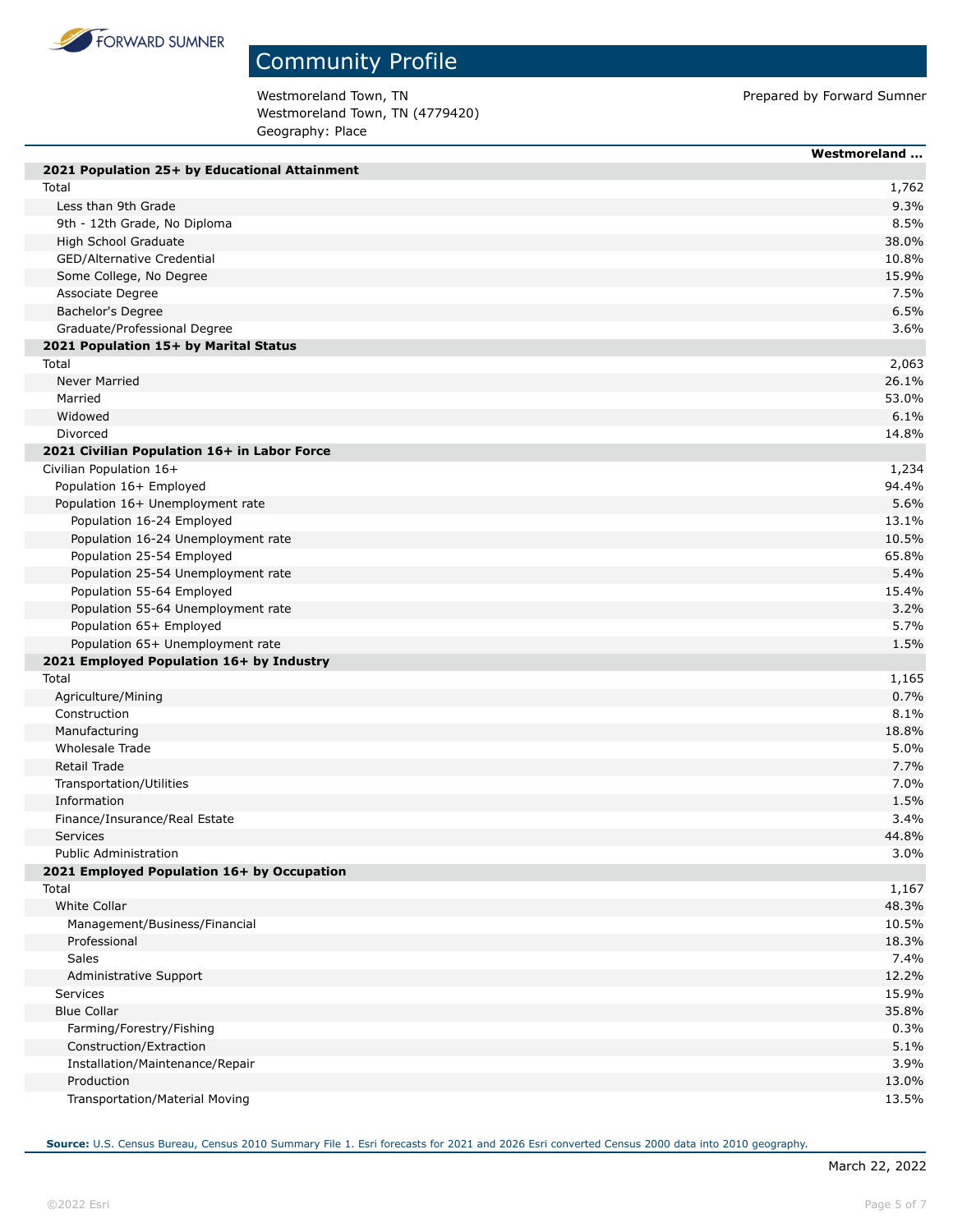

Westmoreland Town, TN **Prepared by Forward Sumner** Prepared by Forward Sumner Westmoreland Town, TN (4779420) Geography: Place

| 2010 Households by Type<br>Total<br>813<br>Households with 1 Person<br>27.6%<br>Households with 2+ People<br>72.4%<br>Family Households<br>69.0%<br>Husband-wife Families<br>47.5%<br>With Related Children<br>24.2%<br>Other Family (No Spouse Present)<br>21.5%<br>6.0%<br>Other Family with Male Householder<br>With Related Children<br>4.3%<br>15.5%<br>Other Family with Female Householder<br>With Related Children<br>10.2%<br>3.4%<br>Nonfamily Households<br>All Households with Children<br>39.2%<br>5.3%<br>Multigenerational Households<br>Unmarried Partner Households<br>6.4%<br>Male-female<br>6.0%<br>Same-sex<br>0.4%<br>2010 Households by Size<br>813<br>Total<br>1 Person Household<br>27.6%<br>2 Person Household<br>28.3%<br>3 Person Household<br>18.3%<br>4 Person Household<br>14.5%<br>5 Person Household<br>7.1%<br>6 Person Household<br>2.0%<br>2.2%<br>7 + Person Household<br>2010 Households by Tenure and Mortgage Status<br>Total<br>813<br>Owner Occupied<br>63.0%<br>Owned with a Mortgage/Loan<br>40.7%<br>Owned Free and Clear<br>22.3%<br>Renter Occupied<br>37.0%<br>2021 Affordability, Mortgage and Wealth<br>Housing Affordability Index<br>156<br>Percent of Income for Mortgage<br>16.9%<br>Wealth Index<br>70<br>2010 Housing Units By Urban/ Rural Status<br>931<br><b>Total Housing Units</b><br>Housing Units Inside Urbanized Area<br>0.0%<br>0.0%<br>Housing Units Inside Urbanized Cluster<br>Rural Housing Units<br>100.0%<br>2010 Population By Urban/ Rural Status<br><b>Total Population</b><br>2,227<br>Population Inside Urbanized Area<br>0.0%<br>0.0%<br>Population Inside Urbanized Cluster<br>Rural Population<br>100.0% | Westmoreland |
|-----------------------------------------------------------------------------------------------------------------------------------------------------------------------------------------------------------------------------------------------------------------------------------------------------------------------------------------------------------------------------------------------------------------------------------------------------------------------------------------------------------------------------------------------------------------------------------------------------------------------------------------------------------------------------------------------------------------------------------------------------------------------------------------------------------------------------------------------------------------------------------------------------------------------------------------------------------------------------------------------------------------------------------------------------------------------------------------------------------------------------------------------------------------------------------------------------------------------------------------------------------------------------------------------------------------------------------------------------------------------------------------------------------------------------------------------------------------------------------------------------------------------------------------------------------------------------------------------------------------------------------------------------------------------------------------|--------------|
|                                                                                                                                                                                                                                                                                                                                                                                                                                                                                                                                                                                                                                                                                                                                                                                                                                                                                                                                                                                                                                                                                                                                                                                                                                                                                                                                                                                                                                                                                                                                                                                                                                                                                         |              |
|                                                                                                                                                                                                                                                                                                                                                                                                                                                                                                                                                                                                                                                                                                                                                                                                                                                                                                                                                                                                                                                                                                                                                                                                                                                                                                                                                                                                                                                                                                                                                                                                                                                                                         |              |
|                                                                                                                                                                                                                                                                                                                                                                                                                                                                                                                                                                                                                                                                                                                                                                                                                                                                                                                                                                                                                                                                                                                                                                                                                                                                                                                                                                                                                                                                                                                                                                                                                                                                                         |              |
|                                                                                                                                                                                                                                                                                                                                                                                                                                                                                                                                                                                                                                                                                                                                                                                                                                                                                                                                                                                                                                                                                                                                                                                                                                                                                                                                                                                                                                                                                                                                                                                                                                                                                         |              |
|                                                                                                                                                                                                                                                                                                                                                                                                                                                                                                                                                                                                                                                                                                                                                                                                                                                                                                                                                                                                                                                                                                                                                                                                                                                                                                                                                                                                                                                                                                                                                                                                                                                                                         |              |
|                                                                                                                                                                                                                                                                                                                                                                                                                                                                                                                                                                                                                                                                                                                                                                                                                                                                                                                                                                                                                                                                                                                                                                                                                                                                                                                                                                                                                                                                                                                                                                                                                                                                                         |              |
|                                                                                                                                                                                                                                                                                                                                                                                                                                                                                                                                                                                                                                                                                                                                                                                                                                                                                                                                                                                                                                                                                                                                                                                                                                                                                                                                                                                                                                                                                                                                                                                                                                                                                         |              |
|                                                                                                                                                                                                                                                                                                                                                                                                                                                                                                                                                                                                                                                                                                                                                                                                                                                                                                                                                                                                                                                                                                                                                                                                                                                                                                                                                                                                                                                                                                                                                                                                                                                                                         |              |
|                                                                                                                                                                                                                                                                                                                                                                                                                                                                                                                                                                                                                                                                                                                                                                                                                                                                                                                                                                                                                                                                                                                                                                                                                                                                                                                                                                                                                                                                                                                                                                                                                                                                                         |              |
|                                                                                                                                                                                                                                                                                                                                                                                                                                                                                                                                                                                                                                                                                                                                                                                                                                                                                                                                                                                                                                                                                                                                                                                                                                                                                                                                                                                                                                                                                                                                                                                                                                                                                         |              |
|                                                                                                                                                                                                                                                                                                                                                                                                                                                                                                                                                                                                                                                                                                                                                                                                                                                                                                                                                                                                                                                                                                                                                                                                                                                                                                                                                                                                                                                                                                                                                                                                                                                                                         |              |
|                                                                                                                                                                                                                                                                                                                                                                                                                                                                                                                                                                                                                                                                                                                                                                                                                                                                                                                                                                                                                                                                                                                                                                                                                                                                                                                                                                                                                                                                                                                                                                                                                                                                                         |              |
|                                                                                                                                                                                                                                                                                                                                                                                                                                                                                                                                                                                                                                                                                                                                                                                                                                                                                                                                                                                                                                                                                                                                                                                                                                                                                                                                                                                                                                                                                                                                                                                                                                                                                         |              |
|                                                                                                                                                                                                                                                                                                                                                                                                                                                                                                                                                                                                                                                                                                                                                                                                                                                                                                                                                                                                                                                                                                                                                                                                                                                                                                                                                                                                                                                                                                                                                                                                                                                                                         |              |
|                                                                                                                                                                                                                                                                                                                                                                                                                                                                                                                                                                                                                                                                                                                                                                                                                                                                                                                                                                                                                                                                                                                                                                                                                                                                                                                                                                                                                                                                                                                                                                                                                                                                                         |              |
|                                                                                                                                                                                                                                                                                                                                                                                                                                                                                                                                                                                                                                                                                                                                                                                                                                                                                                                                                                                                                                                                                                                                                                                                                                                                                                                                                                                                                                                                                                                                                                                                                                                                                         |              |
|                                                                                                                                                                                                                                                                                                                                                                                                                                                                                                                                                                                                                                                                                                                                                                                                                                                                                                                                                                                                                                                                                                                                                                                                                                                                                                                                                                                                                                                                                                                                                                                                                                                                                         |              |
|                                                                                                                                                                                                                                                                                                                                                                                                                                                                                                                                                                                                                                                                                                                                                                                                                                                                                                                                                                                                                                                                                                                                                                                                                                                                                                                                                                                                                                                                                                                                                                                                                                                                                         |              |
|                                                                                                                                                                                                                                                                                                                                                                                                                                                                                                                                                                                                                                                                                                                                                                                                                                                                                                                                                                                                                                                                                                                                                                                                                                                                                                                                                                                                                                                                                                                                                                                                                                                                                         |              |
|                                                                                                                                                                                                                                                                                                                                                                                                                                                                                                                                                                                                                                                                                                                                                                                                                                                                                                                                                                                                                                                                                                                                                                                                                                                                                                                                                                                                                                                                                                                                                                                                                                                                                         |              |
|                                                                                                                                                                                                                                                                                                                                                                                                                                                                                                                                                                                                                                                                                                                                                                                                                                                                                                                                                                                                                                                                                                                                                                                                                                                                                                                                                                                                                                                                                                                                                                                                                                                                                         |              |
|                                                                                                                                                                                                                                                                                                                                                                                                                                                                                                                                                                                                                                                                                                                                                                                                                                                                                                                                                                                                                                                                                                                                                                                                                                                                                                                                                                                                                                                                                                                                                                                                                                                                                         |              |
|                                                                                                                                                                                                                                                                                                                                                                                                                                                                                                                                                                                                                                                                                                                                                                                                                                                                                                                                                                                                                                                                                                                                                                                                                                                                                                                                                                                                                                                                                                                                                                                                                                                                                         |              |
|                                                                                                                                                                                                                                                                                                                                                                                                                                                                                                                                                                                                                                                                                                                                                                                                                                                                                                                                                                                                                                                                                                                                                                                                                                                                                                                                                                                                                                                                                                                                                                                                                                                                                         |              |
|                                                                                                                                                                                                                                                                                                                                                                                                                                                                                                                                                                                                                                                                                                                                                                                                                                                                                                                                                                                                                                                                                                                                                                                                                                                                                                                                                                                                                                                                                                                                                                                                                                                                                         |              |
|                                                                                                                                                                                                                                                                                                                                                                                                                                                                                                                                                                                                                                                                                                                                                                                                                                                                                                                                                                                                                                                                                                                                                                                                                                                                                                                                                                                                                                                                                                                                                                                                                                                                                         |              |
|                                                                                                                                                                                                                                                                                                                                                                                                                                                                                                                                                                                                                                                                                                                                                                                                                                                                                                                                                                                                                                                                                                                                                                                                                                                                                                                                                                                                                                                                                                                                                                                                                                                                                         |              |
|                                                                                                                                                                                                                                                                                                                                                                                                                                                                                                                                                                                                                                                                                                                                                                                                                                                                                                                                                                                                                                                                                                                                                                                                                                                                                                                                                                                                                                                                                                                                                                                                                                                                                         |              |
|                                                                                                                                                                                                                                                                                                                                                                                                                                                                                                                                                                                                                                                                                                                                                                                                                                                                                                                                                                                                                                                                                                                                                                                                                                                                                                                                                                                                                                                                                                                                                                                                                                                                                         |              |
|                                                                                                                                                                                                                                                                                                                                                                                                                                                                                                                                                                                                                                                                                                                                                                                                                                                                                                                                                                                                                                                                                                                                                                                                                                                                                                                                                                                                                                                                                                                                                                                                                                                                                         |              |
|                                                                                                                                                                                                                                                                                                                                                                                                                                                                                                                                                                                                                                                                                                                                                                                                                                                                                                                                                                                                                                                                                                                                                                                                                                                                                                                                                                                                                                                                                                                                                                                                                                                                                         |              |
|                                                                                                                                                                                                                                                                                                                                                                                                                                                                                                                                                                                                                                                                                                                                                                                                                                                                                                                                                                                                                                                                                                                                                                                                                                                                                                                                                                                                                                                                                                                                                                                                                                                                                         |              |
|                                                                                                                                                                                                                                                                                                                                                                                                                                                                                                                                                                                                                                                                                                                                                                                                                                                                                                                                                                                                                                                                                                                                                                                                                                                                                                                                                                                                                                                                                                                                                                                                                                                                                         |              |
|                                                                                                                                                                                                                                                                                                                                                                                                                                                                                                                                                                                                                                                                                                                                                                                                                                                                                                                                                                                                                                                                                                                                                                                                                                                                                                                                                                                                                                                                                                                                                                                                                                                                                         |              |
|                                                                                                                                                                                                                                                                                                                                                                                                                                                                                                                                                                                                                                                                                                                                                                                                                                                                                                                                                                                                                                                                                                                                                                                                                                                                                                                                                                                                                                                                                                                                                                                                                                                                                         |              |
|                                                                                                                                                                                                                                                                                                                                                                                                                                                                                                                                                                                                                                                                                                                                                                                                                                                                                                                                                                                                                                                                                                                                                                                                                                                                                                                                                                                                                                                                                                                                                                                                                                                                                         |              |
|                                                                                                                                                                                                                                                                                                                                                                                                                                                                                                                                                                                                                                                                                                                                                                                                                                                                                                                                                                                                                                                                                                                                                                                                                                                                                                                                                                                                                                                                                                                                                                                                                                                                                         |              |
|                                                                                                                                                                                                                                                                                                                                                                                                                                                                                                                                                                                                                                                                                                                                                                                                                                                                                                                                                                                                                                                                                                                                                                                                                                                                                                                                                                                                                                                                                                                                                                                                                                                                                         |              |
|                                                                                                                                                                                                                                                                                                                                                                                                                                                                                                                                                                                                                                                                                                                                                                                                                                                                                                                                                                                                                                                                                                                                                                                                                                                                                                                                                                                                                                                                                                                                                                                                                                                                                         |              |
|                                                                                                                                                                                                                                                                                                                                                                                                                                                                                                                                                                                                                                                                                                                                                                                                                                                                                                                                                                                                                                                                                                                                                                                                                                                                                                                                                                                                                                                                                                                                                                                                                                                                                         |              |
|                                                                                                                                                                                                                                                                                                                                                                                                                                                                                                                                                                                                                                                                                                                                                                                                                                                                                                                                                                                                                                                                                                                                                                                                                                                                                                                                                                                                                                                                                                                                                                                                                                                                                         |              |
|                                                                                                                                                                                                                                                                                                                                                                                                                                                                                                                                                                                                                                                                                                                                                                                                                                                                                                                                                                                                                                                                                                                                                                                                                                                                                                                                                                                                                                                                                                                                                                                                                                                                                         |              |
|                                                                                                                                                                                                                                                                                                                                                                                                                                                                                                                                                                                                                                                                                                                                                                                                                                                                                                                                                                                                                                                                                                                                                                                                                                                                                                                                                                                                                                                                                                                                                                                                                                                                                         |              |
|                                                                                                                                                                                                                                                                                                                                                                                                                                                                                                                                                                                                                                                                                                                                                                                                                                                                                                                                                                                                                                                                                                                                                                                                                                                                                                                                                                                                                                                                                                                                                                                                                                                                                         |              |
|                                                                                                                                                                                                                                                                                                                                                                                                                                                                                                                                                                                                                                                                                                                                                                                                                                                                                                                                                                                                                                                                                                                                                                                                                                                                                                                                                                                                                                                                                                                                                                                                                                                                                         |              |
|                                                                                                                                                                                                                                                                                                                                                                                                                                                                                                                                                                                                                                                                                                                                                                                                                                                                                                                                                                                                                                                                                                                                                                                                                                                                                                                                                                                                                                                                                                                                                                                                                                                                                         |              |
|                                                                                                                                                                                                                                                                                                                                                                                                                                                                                                                                                                                                                                                                                                                                                                                                                                                                                                                                                                                                                                                                                                                                                                                                                                                                                                                                                                                                                                                                                                                                                                                                                                                                                         |              |

Data Note: Households with children include any households with people under age 18, related or not. Multigenerational households are families with 3 or more parentchild relationships. Unmarried partner households are usually classified as nonfamily households unless there is another member of the household related to the householder. Multigenerational and unmarried partner households are reported only to the tract level. Esri estimated block group data, which is used to estimate polygons or non-standard geography.